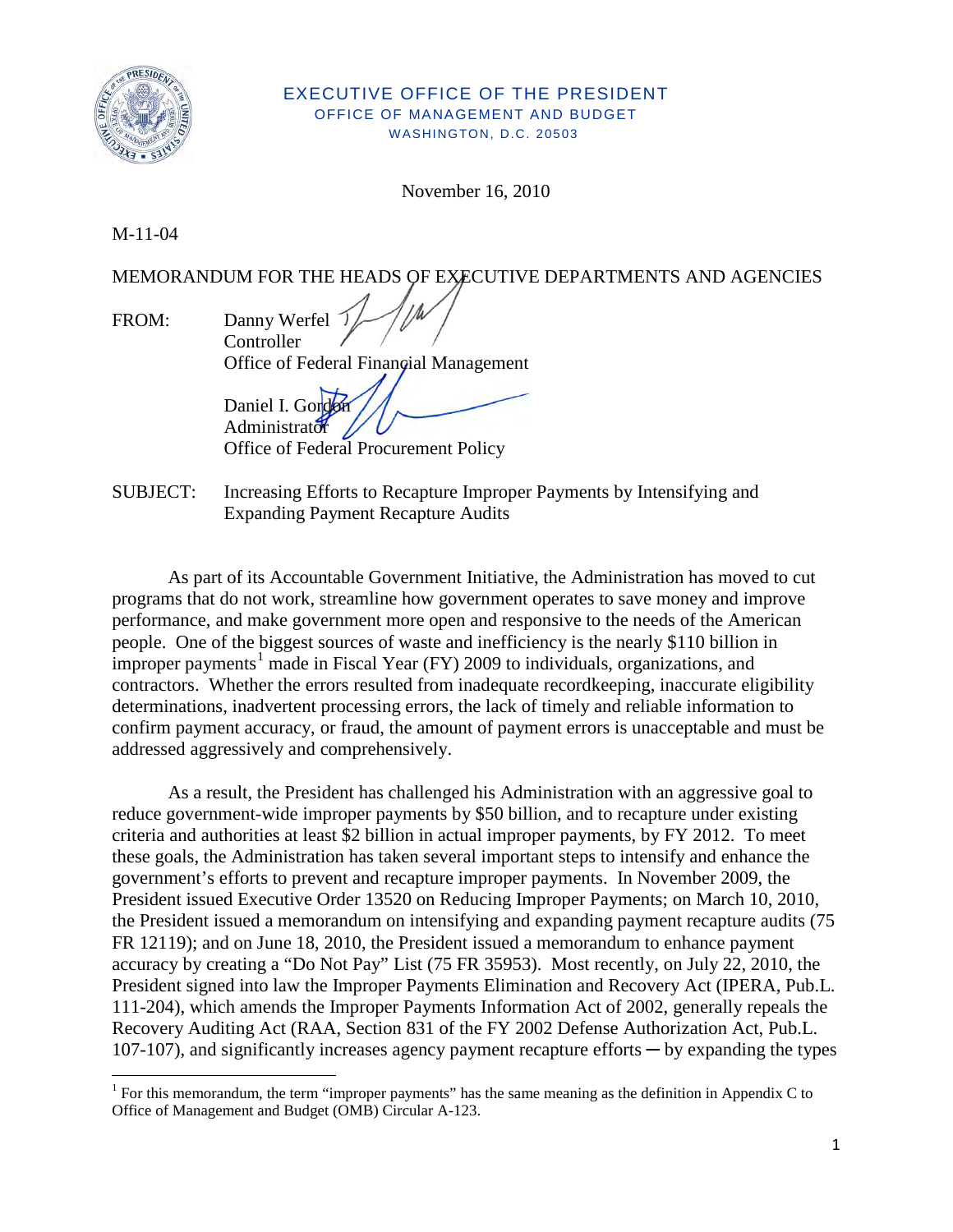of payments that can be reviewed and lowering the threshold of annual outlays that requires agencies to conduct payment recapture audit programs.

In accordance with the March 10, 2010 Presidential memorandum, we are issuing instructions for agencies on intensifying and expanding payment recapture audit reviews (See Attachment 1, "Requirements for Finding and Recapturing Improper Payments") that will serve as interim guidance for the broader program of payment recapture audits established under IPERA. Final guidance on agency payment recapture audit programs, as required by IPERA, will be issued by January 2011. The final guidance will likely address, among other things, instructions on which programs should be reviewed under payment recapture audit programs, what it means to have a cost-effective program, and how recaptured funds should be used. In the meantime, agencies should follow this guidance and existing guidance in OMB Circular A-123, Appendix C.

All agencies are required to submit one payment recapture audit plan that describes their current payment recapture efforts under authorities that pre-date IPERA (if applicable, since IPERA subsumes the prior RAA payment recapture audit requirements) and their planned recapture efforts based on new authorities contained within IPERA. If an agency currently does not have a payment recapture audit program, the agency must submit a timetable and plan for implementing such a program. The action plan should be submitted to OMB and the agency's Inspector General by January 14, 2011. OMB and the agency's Inspector General will review the action plan and provide feedback, if any, to the agency.

For agency efforts to recapture payment errors under authorities that pre-date IPERA (e.g., contract payment reviews at agencies with more than \$500 million in annual contract outlays in accordance with the RAA and the Medicare Fee-For-Service Recovery Audit Contractors program), this guidance: (1) requires each agency to demonstrate how the agency is prioritizing payment recapture activities to maximize recoveries, and describe how it is leveraging or exploring new processes and/or technologies in its efforts; and (2) identifies agencies that are responsible for establishing agency-specific quarterly and annual payment recapture goals. Attachment 1, "Requirements for Finding and Recapturing Improper Payments," provides more details on these requirements.

For agency efforts to recapture payment errors under the new authorities provided under IPERA, the following background and set of initial requirements are intended to support immediate action by Federal agencies:

• IPERA lowers the threshold for conducting payment recapture audits<sup>[2](#page-1-0)</sup> from \$500 million in annual outlays to \$1 million in annual outlays if conducting such audits would be cost effective.<sup>[3](#page-1-1)</sup> IPERA also expands the scope of the audits from reviewing just contract payments to all programs and activities (e.g., if a grant, loan, benefit, contract program or another program or activity has more than \$1 million in annual outlays, it should be reviewed to identify improper payments that could be recaptured).

 $\overline{\phantom{a}}$ 

<span id="page-1-0"></span> $2$  The term "payment recapture audits" is defined in Attachment 1.

<span id="page-1-1"></span><sup>&</sup>lt;sup>3</sup> For this memorandum, "cost effective" means the benefits or recovered funds are greater than the costs associated with recovering the funds.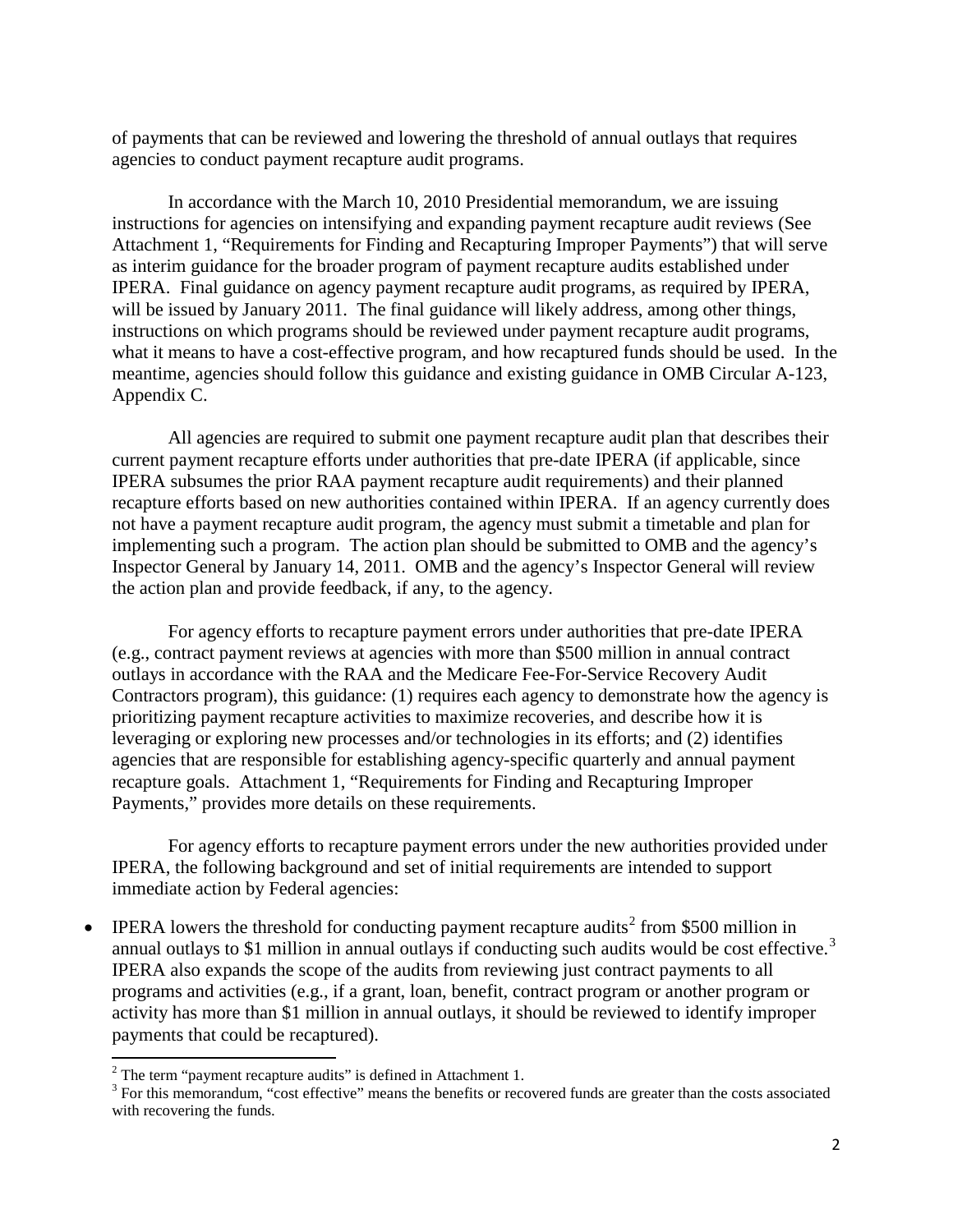- IPERA requires the Director of OMB to develop specific criteria as to when an agency should be required to obtain a separate, annual audit opinion on internal control over improper payments, and criteria for establishing a multiyear cycle for obtaining an audit for internal control over improper payments.
- The Director of OMB has one year to develop the criteria for obtaining opinions on internal control over improper payments. Payment recapture audits are an effective tool to identify improper payments and their root causes. An agency that does not have a robust payment recapture audit program would likely trigger a separate opinion on internal control over improper payments under the forthcoming guidance on internal control over improper payments.
- In accordance with IPERA's expansion of payment recapture audits, all Federal agencies shall review all programs and activities to identify new areas where payment recapture audits can be initiated to strengthen program integrity and accountability over the next one to two years, and which are likely to result in a positive return on investment over the next two to four years.
- For the review required above, all agencies must consult Attachment 1, "Requirements for Finding and Recapturing Improper Payments," as they plan their payment recapture audit expansion, in particular, the discussion on strategies for strengthening current payment recapture audit activities.

Thank you for your ongoing efforts to improve payment accuracy. If you or your staff have any questions about these instructions, please do not hesitate to contact Joseph Pika in the Office of Federal Financial Management (202-395-1040) or Raymond Wong in the Office of Federal Procurement Policy (202-395-6805).

Attachment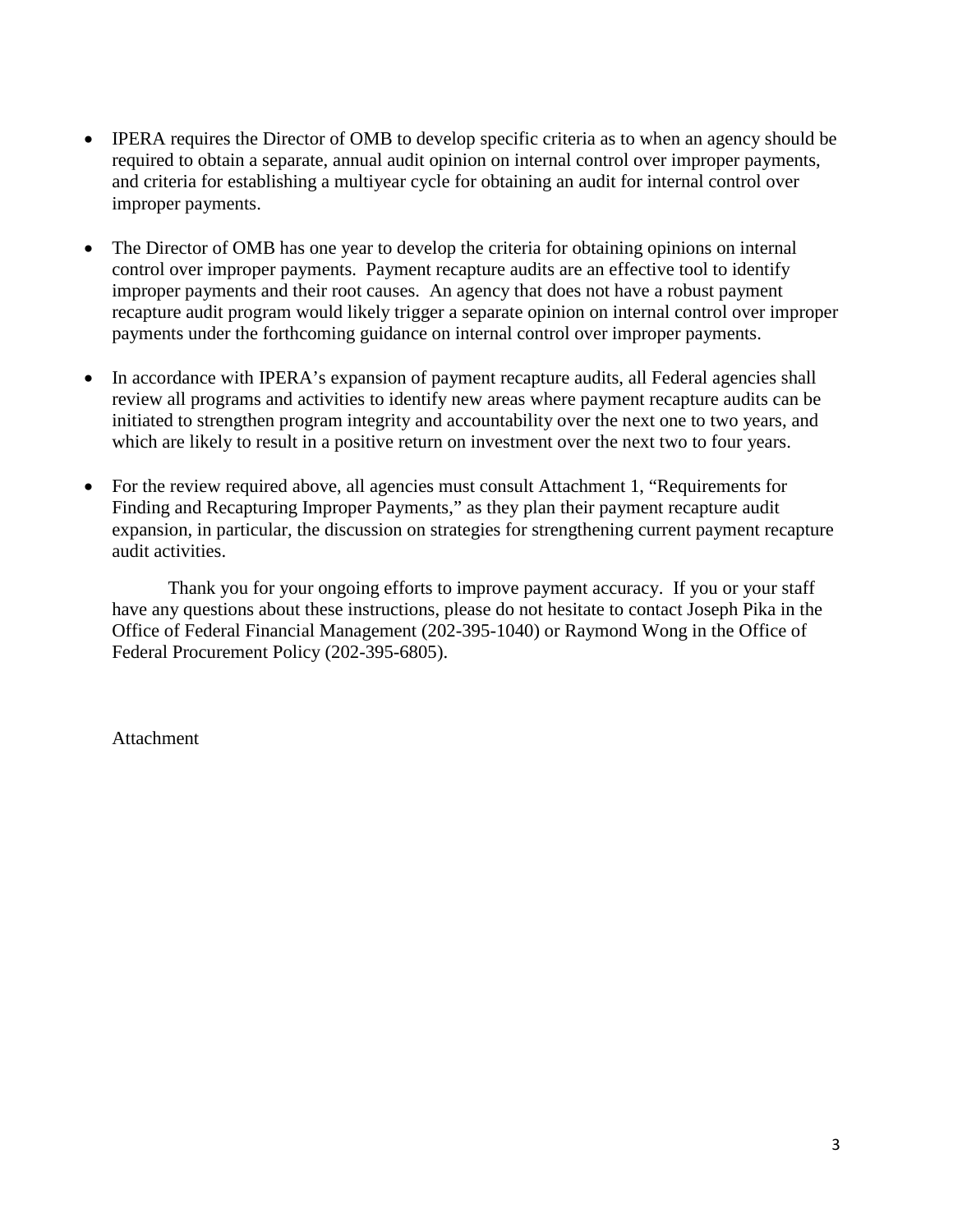# **Requirements for Finding and Recapturing Improper Payments**

While it is imperative that agencies recapture improper payments (especially duplicative payments, overpayments, and payments sent to the incorrect recipient), agencies must also strive to prevent improper payments from occurring in the first place. Agencies should identify the root causes of their improper payments and implement corrective actions that prevent future improper payments.

On March 10, 2010, the President issued a memorandum<sup>[4](#page-3-0)</sup> directing agencies to use every tool available to identify and reclaim the funds associated with improper payments. In addition, the President ordered agencies to expand the use of "payment recapture audits," which are a mechanism for detecting and recapturing payment errors.

 On July 22, 2010, the Improper Payments Elimination and Recovery Act (IPERA) was enacted, requiring agencies to expand efforts to recapture improper payments by lowering the threshold for conducting recovery audits and expanding their scope to program and activity payments beyond contracts.

 Both the Presidential memorandum and IPERA instructed the Office of Management and Budget (OMB) to issue guidance on implementing the new requirements including actions and strategies that executive departments and agencies must take. This document contains instructions for agencies on intensifying and expanding their payment recapture audit programs, and for submitting plans to OMB that describe their payment recapture audit programs. OMB will issue subsequent, final guidance on implementing IPERA to agencies by January 2011.

# **Plans and Targets for Improving Payment Recapture Efforts:**

l

### **1) What should be included in the agency payment recapture audit plan that is due on January 14, 2011?**

 For agencies already conducting a payment recapture program under authorities that predate IPERA, the agency payment recapture audit plan must contain:

• A general description of the agency's existing payment recapture audit program, such as types of program or activity payments reviewed, the quantity and dollar amount of payment reviews, who performed the review and any tools that were used to review the payments, when the payments were made, and a description of the root causes of error giving rise to the agency's contract improper payments and corrective actions the agency is implementing to address these root causes. This plan should only include information on an actual or planned payment recapture audit program, and should not include information on improper payments identified and recaptured through other activities (such as single audit reviews or other management reviews).

<span id="page-3-0"></span><sup>&</sup>lt;sup>4</sup> The March 10, 2010 Presidential memorandum is available at:  $\frac{http://www.whitehouse.gov/the-press$ [office/presidential-memorandum-regarding-finding-and-recapturing-improper-payments.](http://www.whitehouse.gov/the-press-office/presidential-memorandum-regarding-finding-and-recapturing-improper-payments)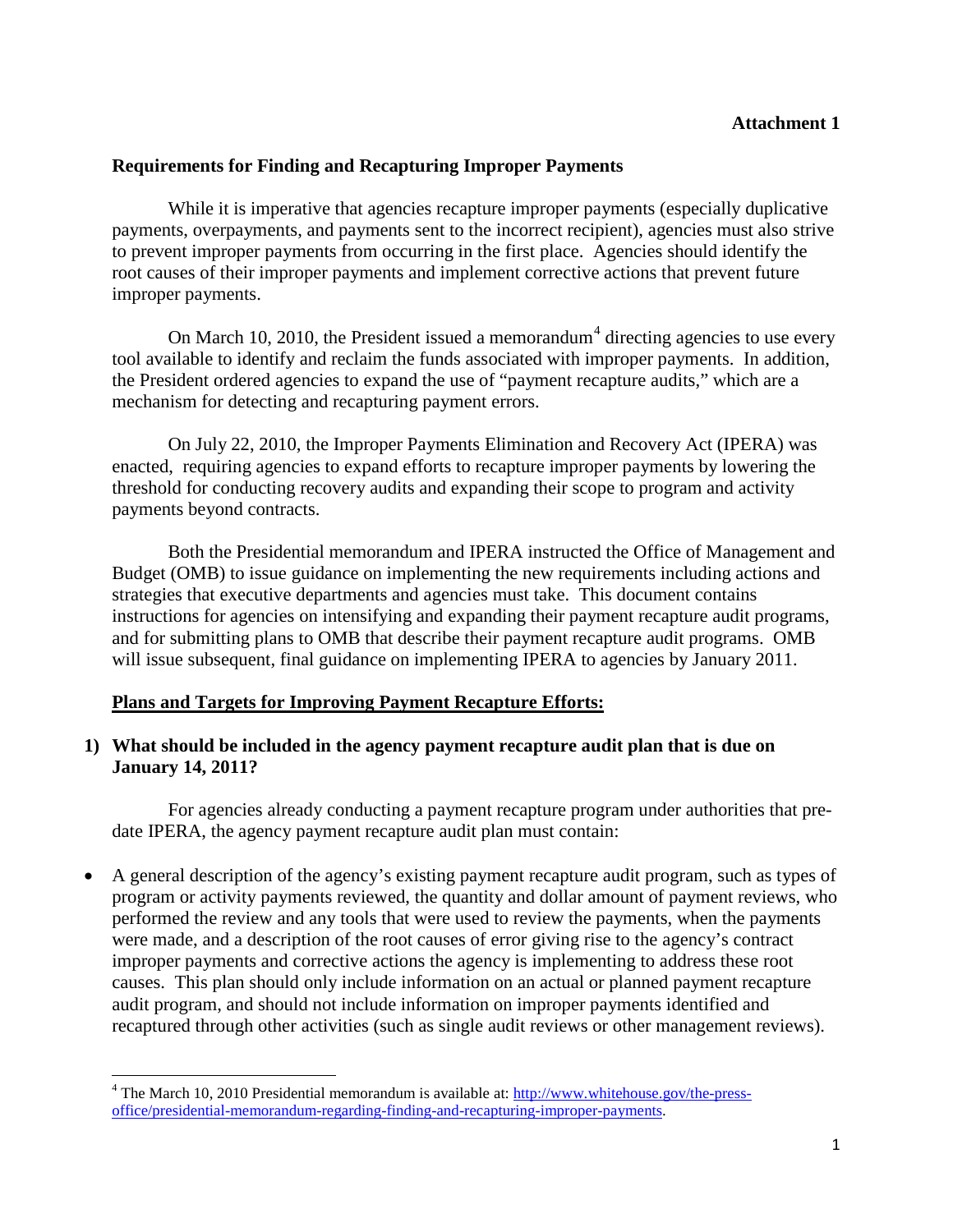- A description of whether the payment recapture audit program focuses on types of programs, or moments in the life-cycle of a payment, that are at higher-risk of fraud, waste, and abuse. If the agency payment recapture audit program does not already focus on types of payments or moments in the life-cycle of a payment that are at higher-risk of improper payments, then the agency plan shall include a process and timeline to realign the payment recapture audit program to focus examination on higher-risk areas.
- A description of any guidance that the agency provides for agency staff and payment recapture auditors (agency payment recapture auditors may be public or private sector employees) related to responsibilities and procedures to implement its payment recapture audit program.
- Information on whether the agency payment recapture audit program leverages any existing improper payments sampling measurements or other sources of information on potential waste, fraud, and abuse (such as Government Accountability Office reports or Inspector General reports), to identify and recapture contract payment errors.
- An assessment of the agency's payment recapture audit program's performance and any changes the agency will make to their program to improve the identification and recapture of improper payments. Agencies should evaluate their payment recapture audit program performance based on measures like: amount of payments reviewed and identified as improper; percent of improper payments identified that are actually improper and recovered; timeliness of information provided; quality of information provided on root causes of improper payments; and ability to meet payment recapture audit targets.
- A description of any technology or software that the agency is already using, or is considering using, that will assist in preventing and recapturing improper payments.
- For certain agencies identified by OMB, quarterly and annual targets for payment recapture amounts for FY 2011 and FY 2012, and any analysis the agency completed to support these targets (See Questions 2 and 3 of this attachment for additional information on setting these targets).
- An assessment of legislative authorities that may be needed to restructure programs or provide the necessary authority to recapture overpayments.

 If an agency does not currently have a payment recapture audit program (e.g., it is either re-establishing a payment recapture audit program, or establishing one for the first time), it should:

• Submit a timetable and plan for establishing (or re-establishing) such a program, taking into account strategies contained in this memorandum (See Question 6 of this attachment for more information on re-establishing a payment recapture audit program).

 All agencies, both those that did and did not have payment recapture programs that predated IPERA, should also include in their payment recapture audit plan: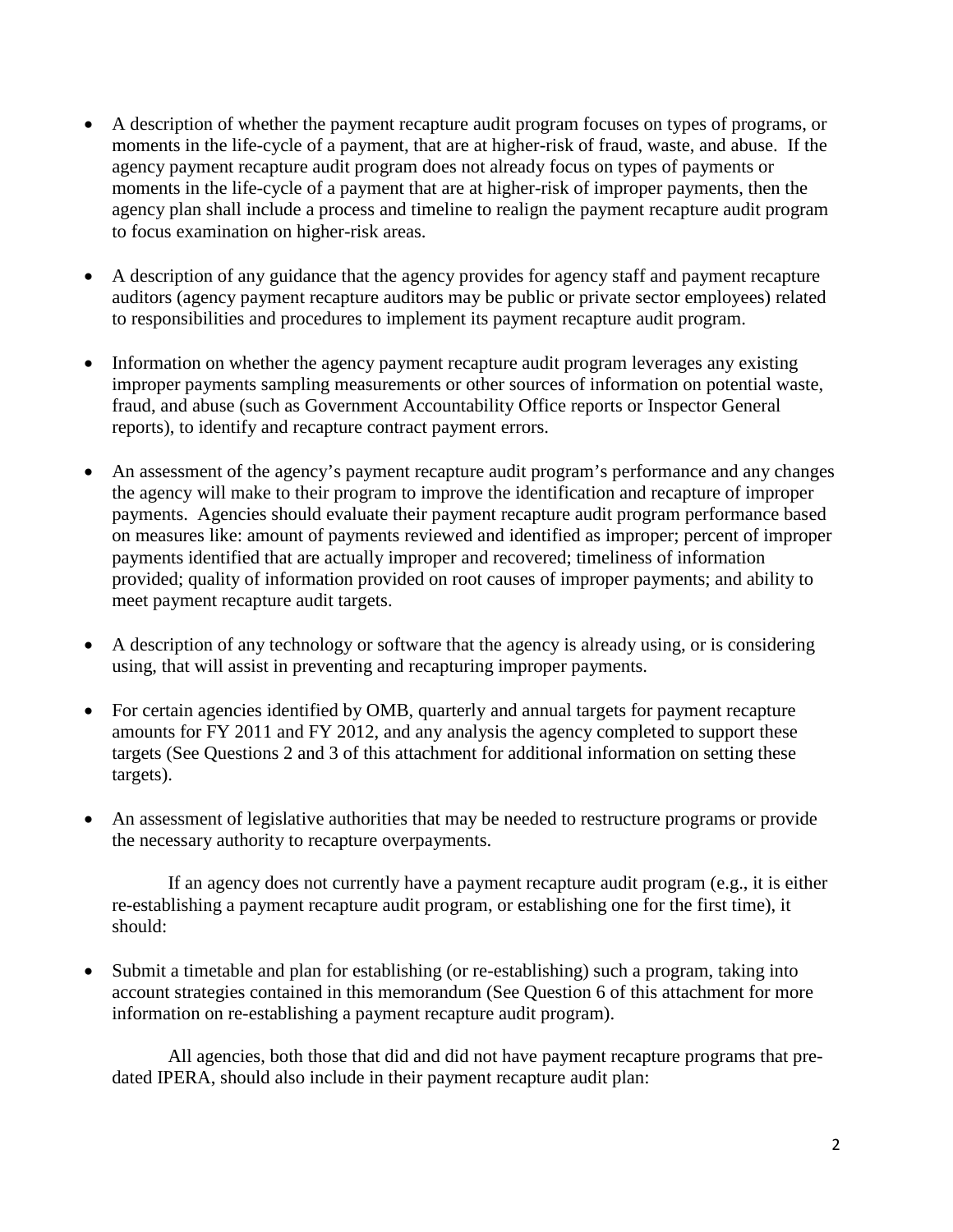• A list of all potential program and activity areas that could be reviewed by payment recapture auditors under IPERA's expanded authorities, including newly created and existing programs and activity areas. This list could include program and activity areas like payroll, loan programs, grant programs, or contract outlays that were not previously examined under the RAA. This review must take into account the short-term goal of improving program integrity and accountability in programs and goals (e.g., identify programs and activities where the agency could improve its internal controls and financial management through payment recapture audit programs), and a long-term goal of a payment recapture audit program that generates a positive return-on-investment while minimizing the occurrences of improper payments. Agencies should also identify a timeline for when they will be able to review these new areas to identify improper payments.

#### **2) What types of payments are included in the government-wide target for recapturing improper payments?**

The Administration set a goal of recapturing at least \$2 billion in improper payments<sup>[5](#page-5-0)</sup> (e.g., improper contract overpayments or overpayments to health care providers) by FY 2012. This goal applies to funds subject to existing payment recapture audit programs that were in place prior to IPERA's enactment, such as reviews of contract payments under the RAA and the Medicare Fee-For-Service Recovery Audit Contractor program, and does not include any additional reviews that will be conducted under the expanded IPERA authorities.

#### **3) Which agencies are responsible for establishing payment recapture targets? How should these agencies set agency-specific payment recapture targets?**

OMB will review agency efforts to recapture improper payments that were reported in agencies' previous annual Performance and Accountability Reports (PARs) and Agency Financial Reports (AFRs). Based on this annual reporting, OMB will identify the agencies that account for the majority of government-wide improper payments that were recaptured under the RAA and the Medicare Fee-For-Service Recovery Audit Contractor program, and will notify these agencies within two weeks of the issuance of this document that they are responsible for establishing payment recapture targets.

 For those agencies notified by OMB that they will need to establish payment recapture targets, the agency must submit proposed quarterly and annual payment recapture targets (i.e., dollar amounts of improper payments to be recaptured) for FY 2011 and FY 2012 that are based on current and previous performance, and that anticipate future performance, as part of their plan that is due on January 14, 2011. Agencies shall set agency-specific targets for recapturing improper payments subject to existing payment recapture audit programs that were in place prior to IPERA's enactment. Agencies shall not include expected recoveries under IPERA's expanded authorities (e.g., the expansion of payment recapture audits to new programs and activities) in these targets. OMB will review and approve the proposed quarterly and annual targets; if it does not believe that the agency-proposed targets are appropriate or aggressive enough, then OMB reserves the right to set agency-specific targets.

<span id="page-5-0"></span><sup>&</sup>lt;sup>5</sup> For this goal, improper payments related to overpayments should be measured. Improper payments due to underpayments should not be included.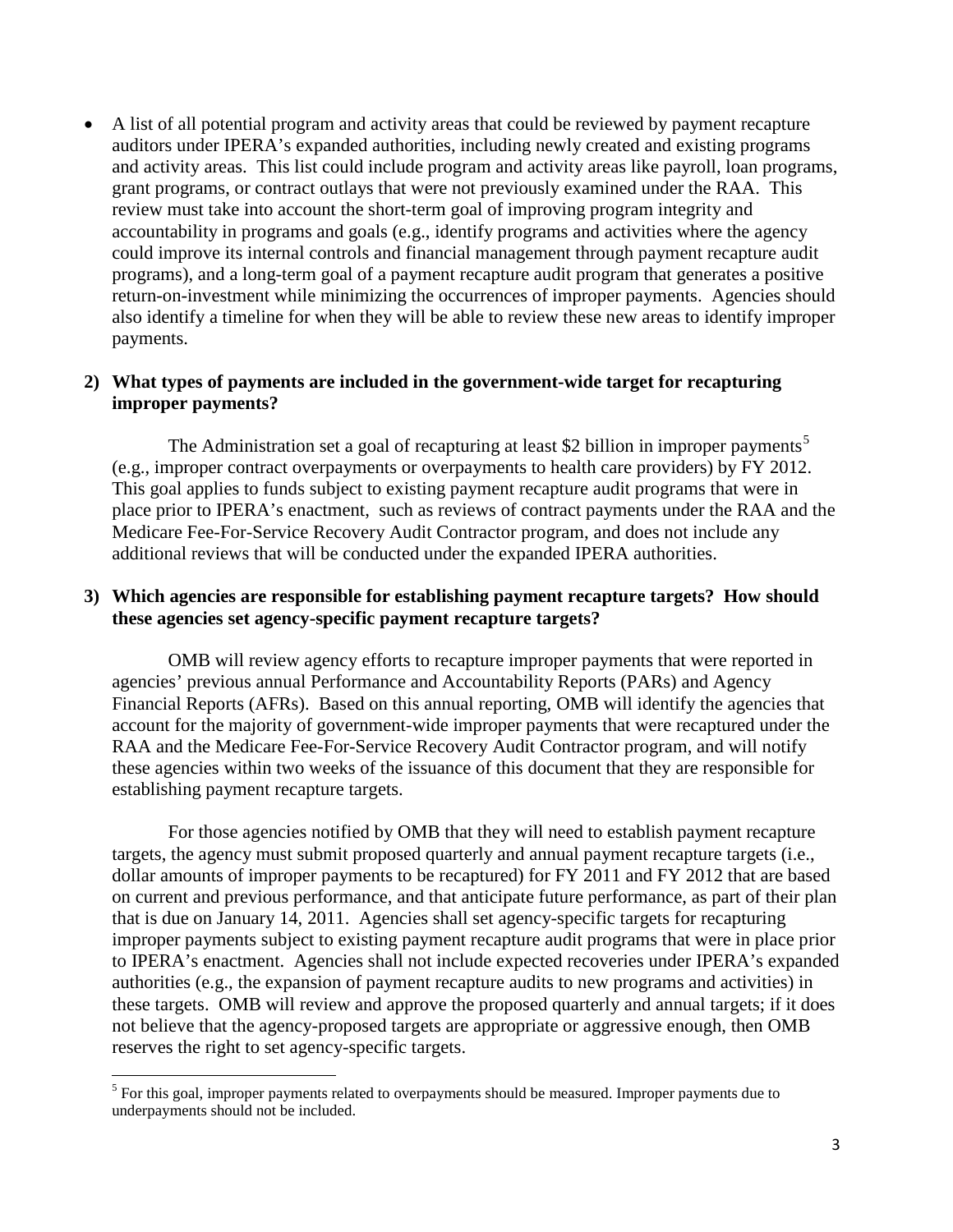We believe that agencies can make significant improvements to their payment recapture audit programs to meet aggressive, agency-specific recapture goals. If met, the targets will allow the Federal government to meet our government-wide goal of recapturing at least \$2 billion in improper payments by FY 2012. Following FY 2012, OMB will evaluate the need to reestablish agency payment recapture audit targets.

### **4) Is an agency that is not notified by OMB as needing to establish payment recapture targets under Question 3 required to establish targets?**

No. Agencies that are not notified by OMB that they need to establish payment recapture targets are not required to establish and submit payment recapture targets to OMB as part of the report that is due on January 14, 2011. However, agencies that are not notified by OMB are also encouraged to establish payment recapture targets to help drive performance and may include these voluntary targets in their report.

### **Payment Recapture Audit Program Requirements:**

### **5) What steps might agencies take for cost-reimbursement contracts, which have traditionally not been covered by payment recapture audit activities for the reasons described in Part II of Appendix C to OMB Circular A-123?**

Agencies must already review the adequacy of the contractor's accounting system for determining costs related to cost-reimbursement contracts. This review is required because agencies rely on the contractor's accounting system to determine the validity, assignment, and allocation of costs. Without an adequate contractor system, the government is at an increased risk of making overpayments due to missteps such as misallocation of overhead, mischarging of direct costs, or payment of unallowable costs. Reviews of contractor accounting systems reduce this risk, especially where there have been changes to organizational structure or operational practices, turnover in key personnel, or material weaknesses in internal controls.

 The government is also part of the improper payment landscape, and along with the contractor, can also be responsible for improper payments. Agency internal controls over improper payments will be addressed in separate guidance.

### **6) What should agencies do if they previously determined that conducting annual payment recapture audits is not cost effective?**

Prior to IPERA's enactment, Section 831 of the Defense Authorization Act of FY 2002 (Pub.L. 107-107) and Appendix C to OMB Circular A-123 required agencies with more than \$500 million in annual contract outlays to conduct reviews of contract payments to identify improper payments if cost effective.

In order to meet the President's goal to intensify and expand agency efforts to recapture improper payments, agencies that stopped implementing an annual payment recapture audit program because it did not prove to be cost effective under the pre-IPERA authorities, must reestablish a payment recapture audit program considering the expanding IPERA criteria and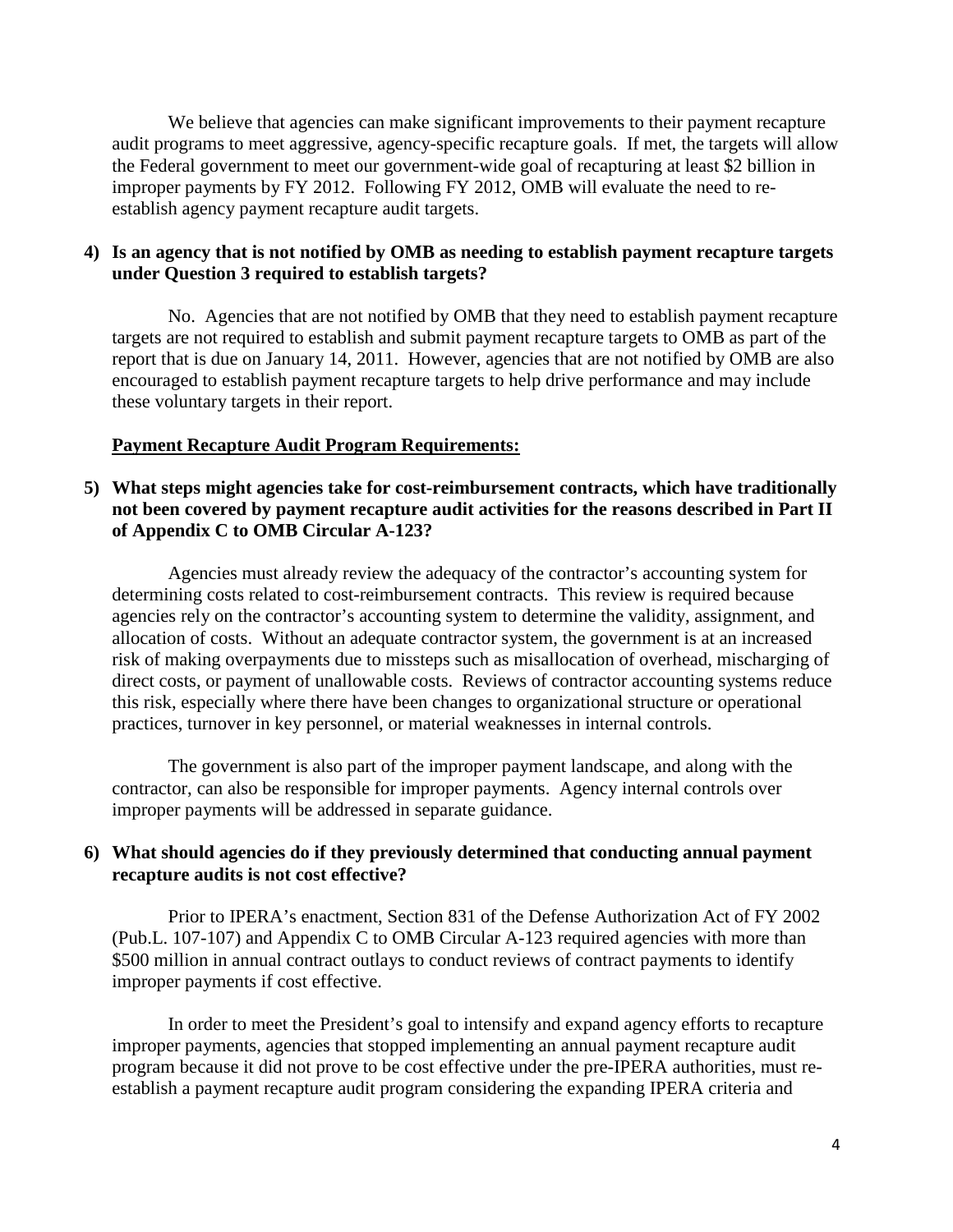authorities, and must submit a timetable and plan for implementing such a program. Agencies shall report the results of the renewed payment recapture audit program in their annual PAR or AFR. If an agency re-established its payment recapture audit program and again determines that it is not cost effective, then it must submit its analysis and justification for OMB's review and approval. Agencies that previously determined that conducting a payment recapture audit program review of contracts payments was not cost effective may also submit a description of the agency's previous payment recapture audit program, and the analysis used by the agency to determine that a payment recapture audit program that reviewed contract payments was not cost effective. OMB may review these materials and determine that the agency may use these materials in lieu of re-establishing its payment recapture audit program to review contract payments, or that the agency needs to re-establish a payment recapture audit program to review contract payments.

# **Public Reporting:**

# **7) What information on recaptured improper payments should be reported to the public?**

Agencies must continue to report information on improper contract payments reviewed, identified, and recaptured, pursuant to instructions contained in OMB Circulars A-123 and A-136. In addition, agencies shall report information on other types of recaptured improper contract payments. For instance, where applicable, agencies shall also identify and report information on improper contract payments recovered – if not already included in the annual reporting - such as:

- Improper contract payments voluntarily returned to agencies by contractors prior to agency or payment recapture auditor identification;
- Improper contract payments identified by the vendors, contractors, or agency staff, and used to provide offsets in future payments rather than returned to agencies;
- Improper contract payments identified and returned through agency Office of Inspector General efforts such as audits, reviews, or tips from the public ;
- Improper contract payments identified and recovered through management post-payment reviews besides payment recapture audits;
- Improper contract payments identified and returned or paid through contract closeout; and
- Payment recapture targets and performance in meeting those targets on an annual and quarterly basis.

 Reporting this information is optional for reporting in agencies' FY 2010 PARs or AFRs. However, agencies are required to annually report this information in their PARs or AFRs in FY 2011 and in subsequent years, and to the improper payments website established by the Department of the Treasury under Executive Order 13520.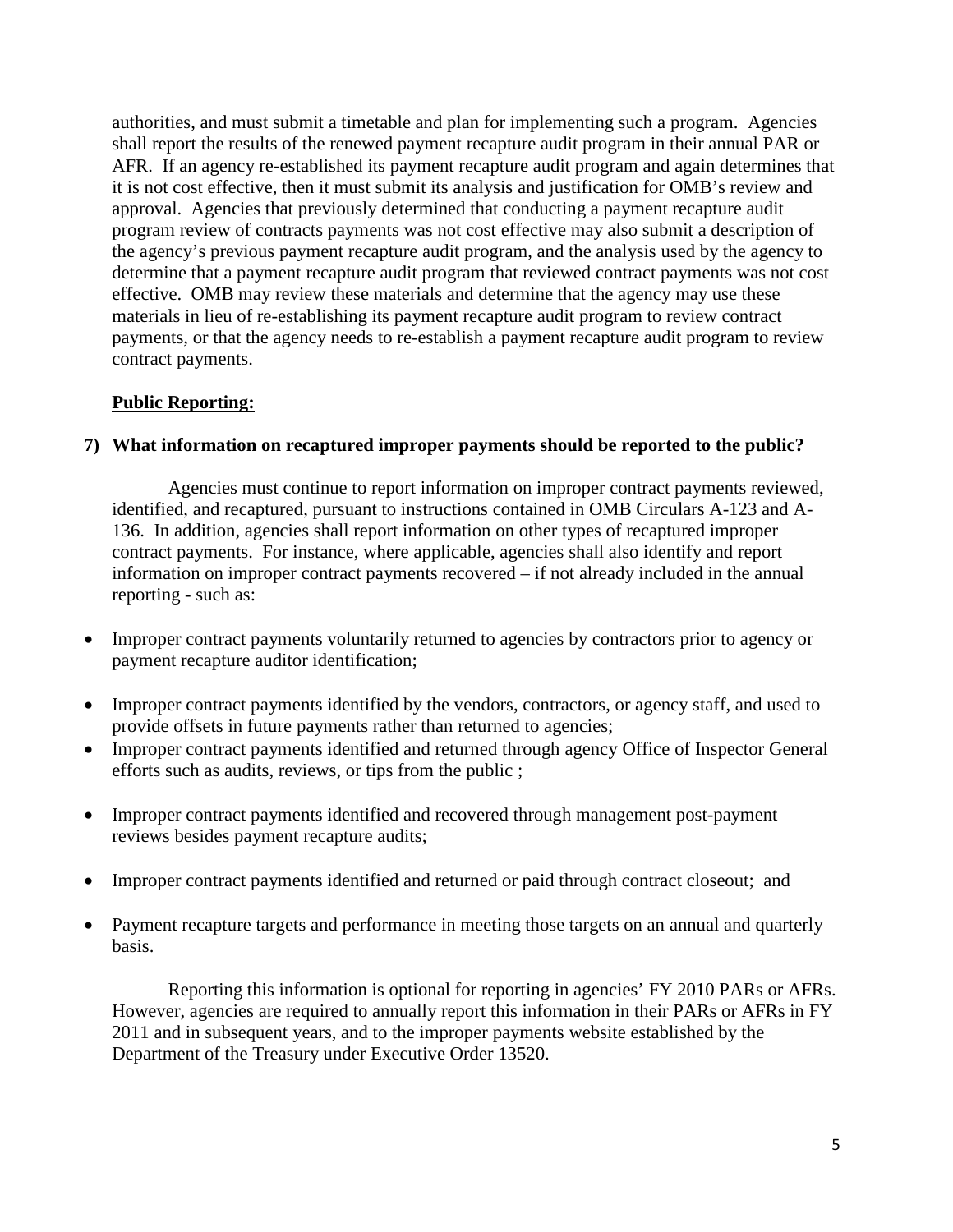### **8) How should agencies report on their performance and targets for recapturing improper payments?**

Agencies must report on their progress in meeting their quarterly targets for recapturing improper payments. Agencies shall include their performance in recapturing improper payments in their quarterly high-dollar overpayment reports that are required under Executive Order 13520, and this information may be displayed on PaymentAccuracy.Gov (the improper payments website established under Executive Order 13520).

#### **General Questions:**

### **9) What is a "payment recapture audit"?**

A "payment recapture audit" has the same meaning as the term "recovery audit" as defined in Appendix C to OMB Circular A-123. In that guidance, a recovery audit is defined as: *"…a review and analysis of the agency's books, supporting documents, and other available information supporting its payments that is specifically designed to identify overpayments … that are due to payment errors. It is not an audit in the traditional sense. Rather, it is a control activity designed to assure the integrity of … payments, and, as such, is a management function and responsibility."* 

 In addition, effective payment recapture audits are investigations in which specialized auditors (oftentimes private sector auditors) use cutting-edge technology and tools to scrutinize government payments and then find and reclaim taxpayer funds made in error or gained through fraud. Private sector auditors that conduct payment recapture audits are compensated based on the amount of improper payments they identify that are then reclaimed (i.e., they are paid on a contingency basis on the amounts actually recovered), and are incentivized to find and recapture overpayment errors. However, as stated in Appendix C to OMB Circular A-123, agencies may also utilize Federal personnel to conduct their payment recapture audits.

#### **10) What laws require agencies to conduct payment recapture audits? When should agencies conduct payment recapture audits?**

 Prior to IPERA's enactment, the Recovery Auditing Act (Section 831 of the Defense Authorization Act of FY 2002, Pub.L. 107-107) and Appendix C to Office of Management and Budget Circular A-123, required agencies with more than \$500 million in annual contract outlays to carry out a cost effective program for identifying improper contract payments. Agencies with less than \$500 million in annual contract outlays were also encouraged to conduct payment recapture audits, but were not required to do so. With IPERA's enactment, the scope and authorities for conducting payment recapture audits has been greatly expanded. Under IPERA, the threshold for conducting payment recapture reviews is lowered to \$1 million in annual outlays, and the authorities expanded to all types of payments (including contracts, grants, loans, benefits, etc.) when the agency makes more than \$1 million in such annual outlays.

 In addition, other laws also require some agencies to conduct payment recapture audits of certain payments or programs. For instance, under Section 302 of Division B of the Tax Relief